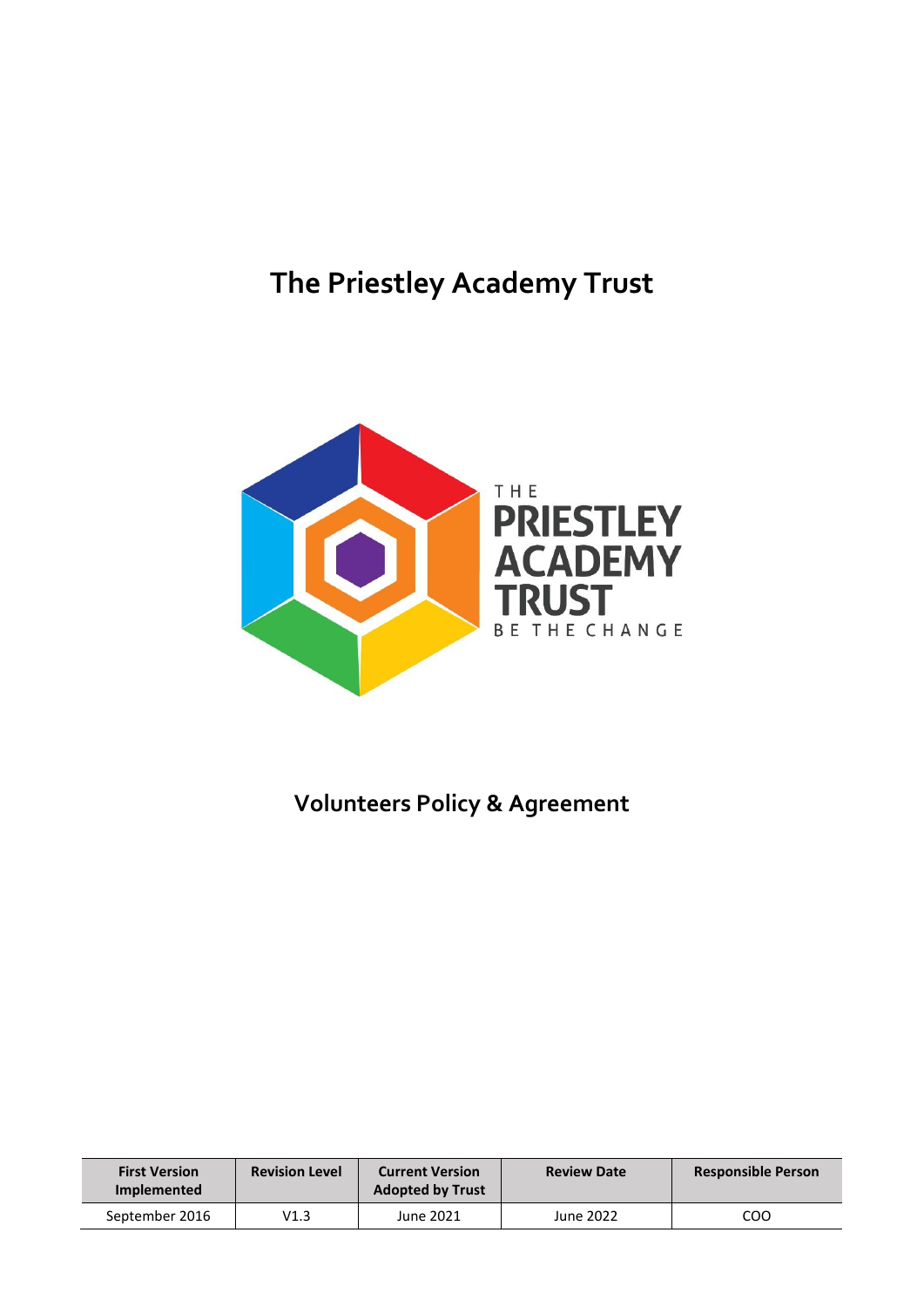# Contents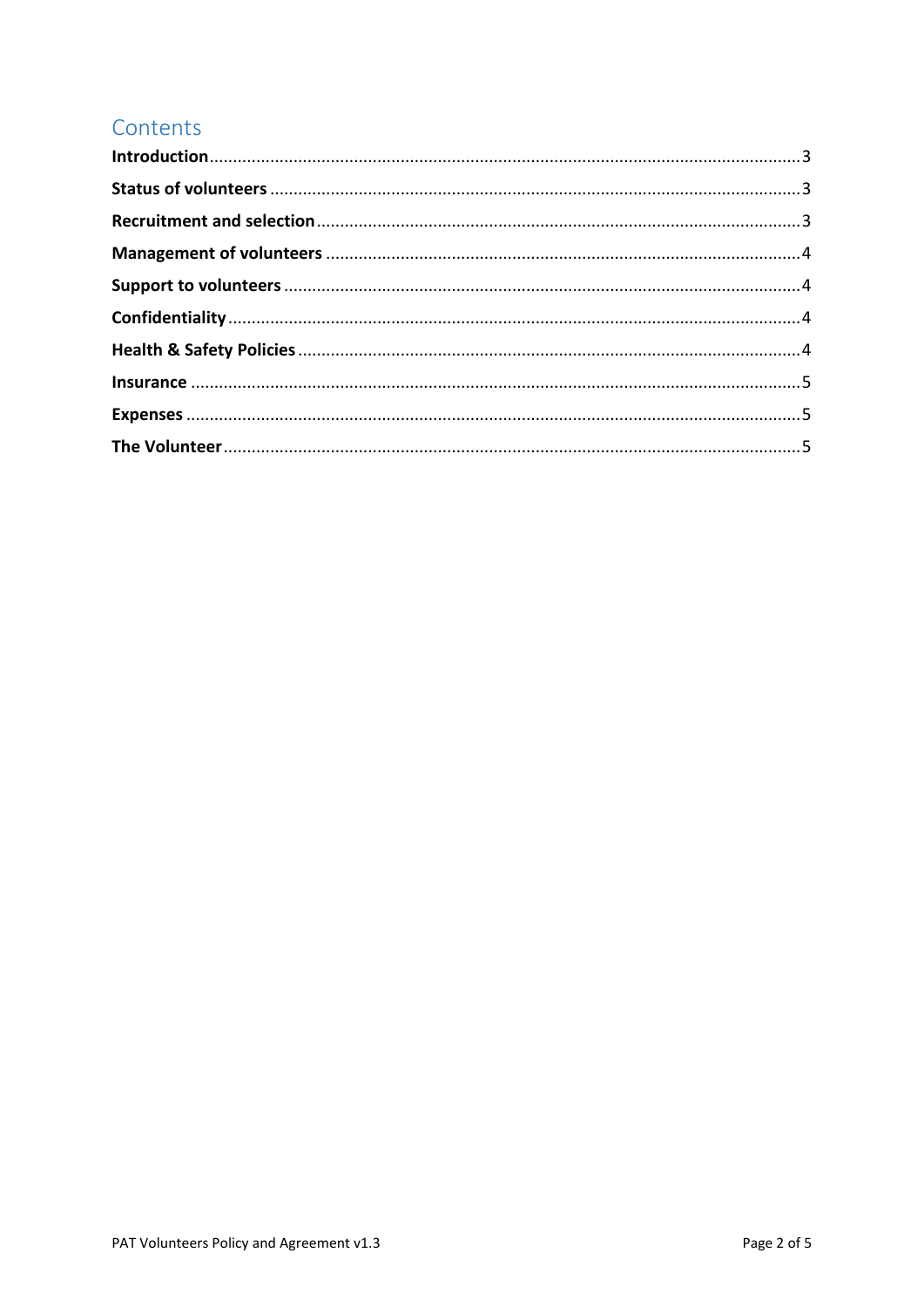#### <span id="page-2-0"></span>**Introduction**

As a Trust, it is our aim to involve parents in their children's education and to develop and maintain links with the local community. In order to enrich the lives of the children in the schools that form part of the Trust and to enable us to deliver the curriculum more effectively, we actively encourage the involvement of parents and volunteers from the community in the work of the Trust, both during school hours and in extra-curricular activities.

#### <span id="page-2-1"></span>Status of volunteers

A volunteer will not be an employee of the Trust. He or she will not be engaged on a contract of employment nor on any type of contract for services. The engagement will be binding in honour only, there being no legal agreement between the organisation and the volunteer.

Volunteers are unpaid. The Trust is under no obligation to offer or to continue to offer any volunteering opportunity to any person, irrespective of their carrying out volunteering work currently or in the past. Similarly, the volunteer is under no obligation to accept any opportunity offered, and may withdraw from the agreement at any time.

Before accepting the role of volunteer, the individual concerned will agree with the Trust that they can fulfil the volunteer role expectations. The Trust may withdraw the offer at any time, including after the volunteer has started their engagement. The volunteer may also withdraw from the agreement at any time. Both parties are encouraged to give the other as much notice as possible, should the agreement be brought to an end.

# <span id="page-2-2"></span>Recruitment and selection

The volunteer applicant must complete a simple application form which gives permission to obtain a character reference and a Disclosure and Barring Scheme (DBS) application form (criminal records check), obtainable from the Chief Operating Officer.

The experience, qualities, skills and needs of any volunteer will be taken into account when deciding about the recruitment of a volunteer in the Trust. Please note, there is no guarantee that a volunteer will be found an immediate placement or any placement at all within the Trust or elsewhere.

The placement should be mutually beneficial to the Trust and volunteer.

An interview will take place with a view to agreeing a placement in order that the Trust and volunteer will have the opportunity to find out about each other and to agree a role, timetable, support, dress code etc. All relevant policies will be outlined at the interview.

Any placement of a volunteer shall be of a fixed term of 1 term and shall, at the expiry of the period, terminate unless expressly renewed in writing. Any placement may however be terminated by the Trust at any time without notice if the Headteacher/Head of School/CEO deems this to be in the best interest of the Trust, pupils or staff. Such termination need not involve any fault, shortcoming or wrongdoing attributable to the volunteer.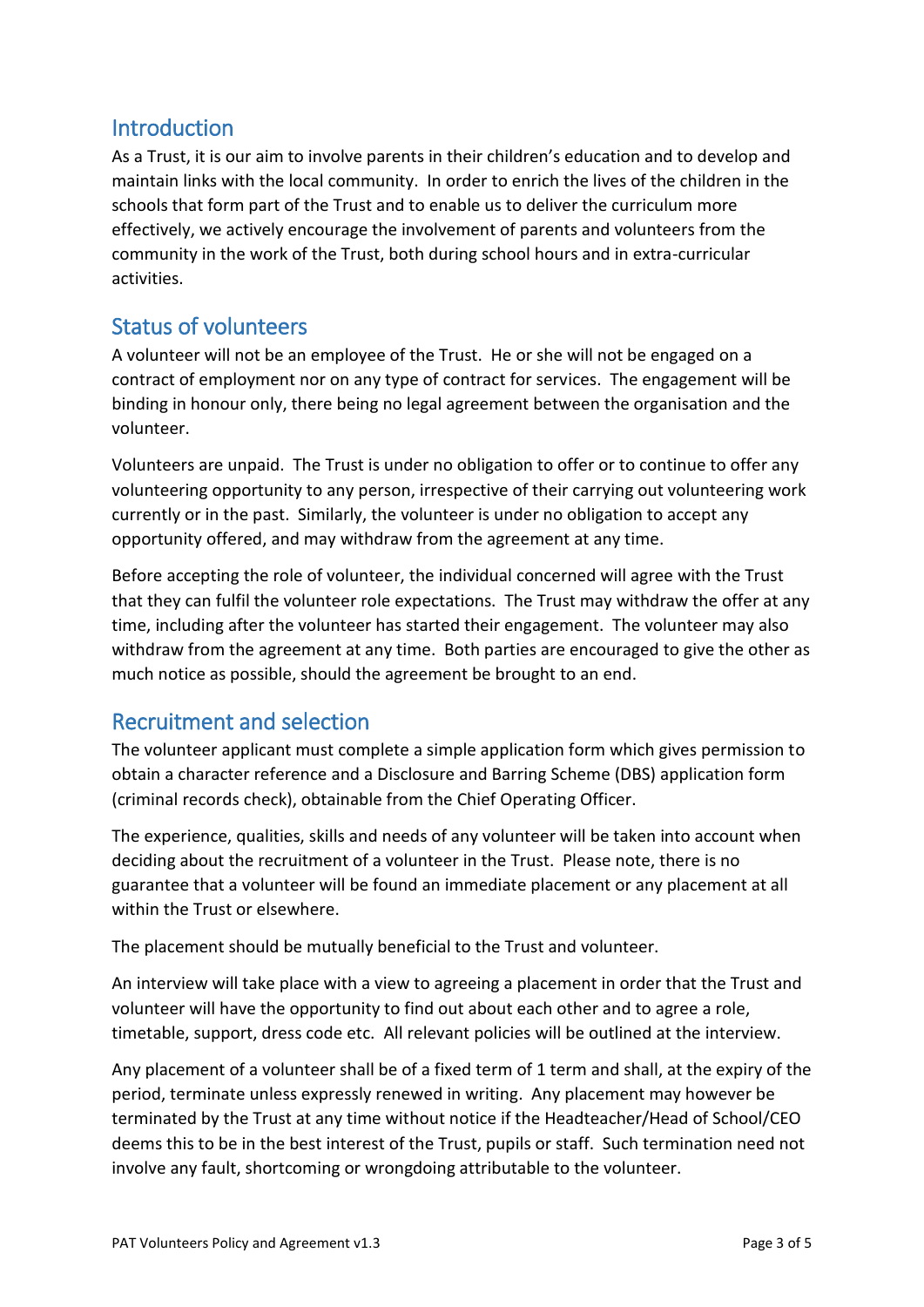The Trust has a duty to promote disability and as a part of our actions to do this we will invite local disabled people to volunteer to help within the Trust. In order to do this we will contact local community groups to forge links and partnerships.

#### <span id="page-3-0"></span>Management of volunteers

The Trust will ensure that volunteers are given suitable induction training at the beginning of their placement.

The volunteer will be given a named contact person who will review the work undertaken by the volunteer and will assist the volunteer generally and, in particular, in the event of any problems occurring.

Regular supervision of the volunteer will be provided as appropriate to the task undertaken and the needs of the volunteer.

The volunteer's role, including status with pupils, will be made clear.

Volunteers will be given opportunities to contribute their ideas and opinions about the work that they are engaged in.

Volunteers will be given guidelines/training regarding child protection issues/procedures, especially pupils disclosing possible abuse.

#### <span id="page-3-1"></span>Support to volunteers

As a Trust, we value the work of volunteers in the Trust and in order to demonstrate this we aim to:

- Show appreciation for the volunteer's work
- Ensure volunteers have the appropriate and up-to-date information they need to do their work
- Ensure that they are introduced to staff and other volunteers and have access to a support network
- Ensure that they are issued with a staff file/guidelines

# <span id="page-3-2"></span>**Confidentiality**

Volunteers will be told that information relating to pupils, parents and staff is confidential and volunteers will maintain confidentiality at all times.

Information about volunteers is also a matter of confidentiality and application forms and personal details must be kept securely by the Headteacher/Head of School/CEO and not divulged to others except on a need-to-know basis.

# <span id="page-3-3"></span>Health & Safety Policies

The Trust's policies, including the Health & Safety Policy and Equal Rights Policy, will be explained to volunteers at the outset.